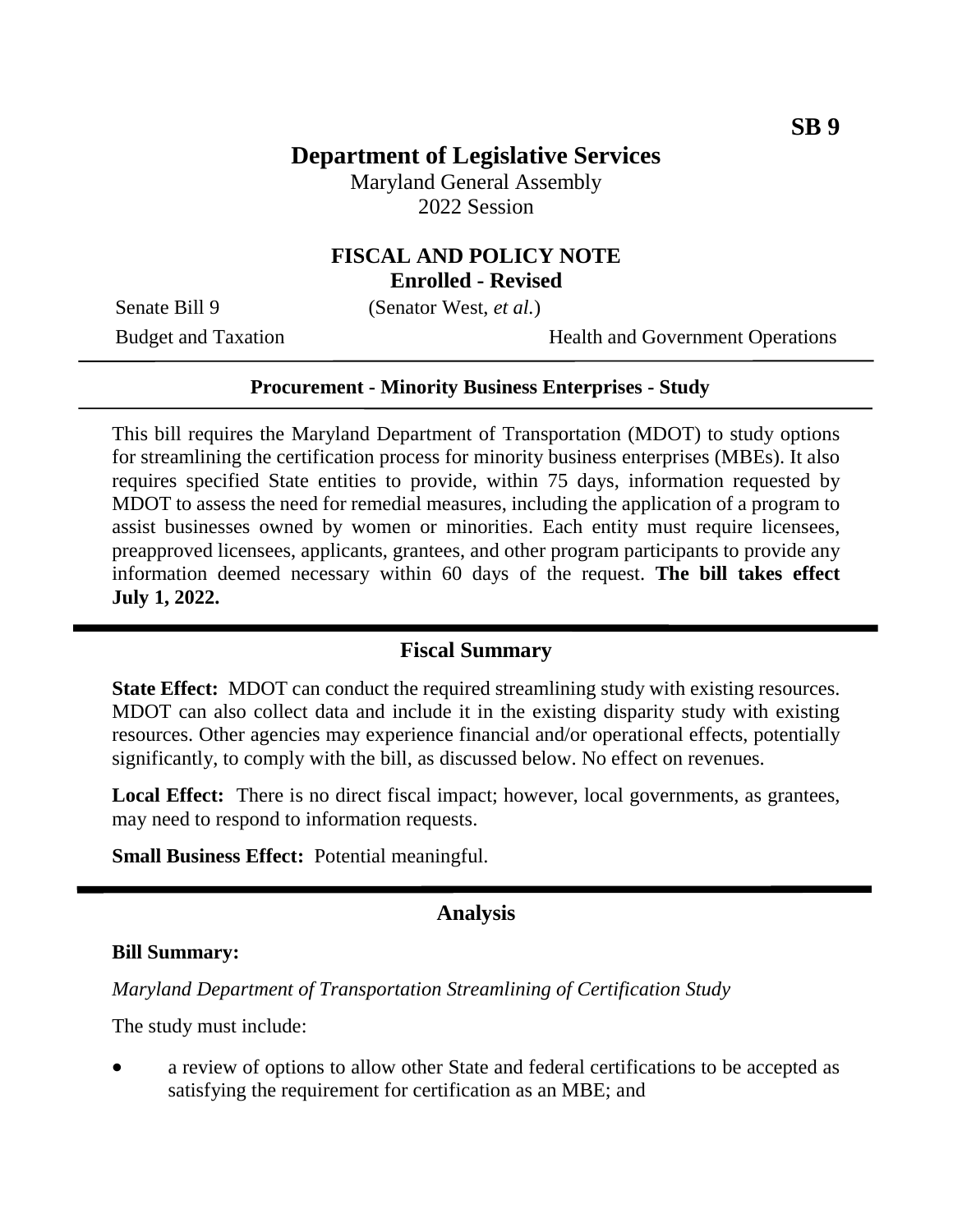• recommendations to streamline and improve the process for certification of an MBE that do not disadvantage Maryland businesses.

MDOT must submit its findings to the Legislative Policy Committee (LPC) by December 1, 2022.

#### *Maryland Department of Transportation Assessment of Remedial Measures*

The bill's requirements apply to:

- the Natalie M. LaPrade Medical Cannabis Commission (MMCC);
- the Public Service Commission (PSC);
- the State Lottery and Gaming Control Commission (SLGCC);
- units that are parties to a public-private partnership (P3) agreement under State law; and
- the Department of General Services (DGS) with respect to projects in the capital grant program in State law.

Information required by MDOT may include, without limitation, information broken down by fiscal year for fiscal 2017 through 2022, including:

- a list of each program participant's expenditures for each State fiscal year; and
- for each expenditure, a description of  $(1)$  the work performed;  $(2)$  the dollar value of the expenditure; and (3) whether the work was performed by the program participant or a contractor or subcontractor (and the identity of any contractors or subcontractors).

Data provided under the bill constitutes confidential commercial information and confidential financial information. It may be used only for purposes authorized by the bill and may be disclosed only in an anonymized format or aggregated format.

**Current Law:** For an overview of the State's MBE program, including certification requirements for MBEs, please see the **Appendix – Minority Business Enterprise Program**.

Current law and regulations allow certification of a business as an MBE if the business has obtained certification under the federal Disadvantaged Business Enterprise (DBE) program and also meets the eligibility requirements of the MBE program.

The federal DBE program is the U.S. Department of Transportation's (DOT) equivalent to the State's MBE program for transportation-related projects that receive federal funds. It

SB 9/ Page 2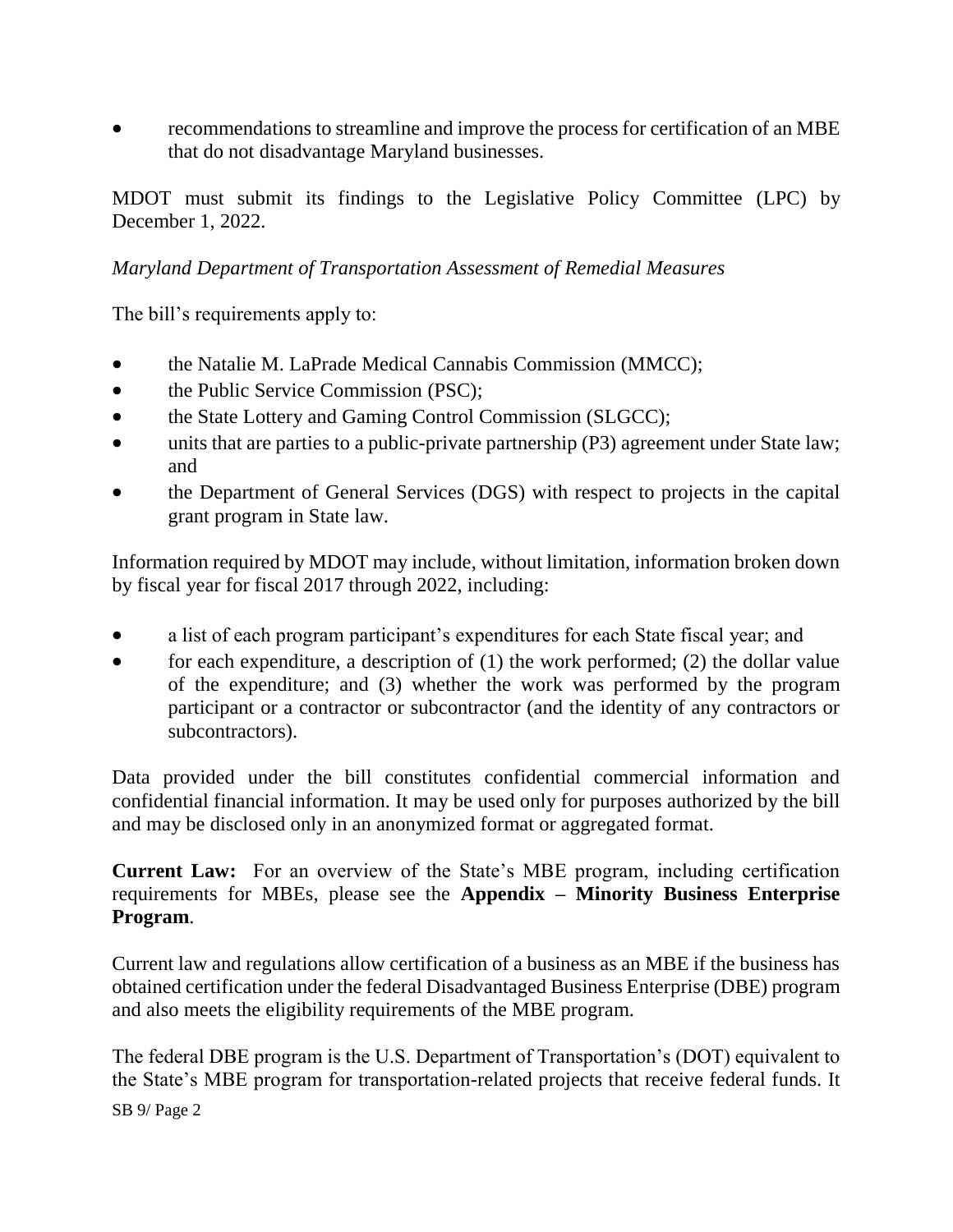began in 1980 as a minority/women's business enterprise program and has been reauthorized numerous times, most recently in 2015. DOT regulations place primary responsibility for the certification of DBEs on state transportation agencies. In addition to being the certification agency for the State's MBE program, MDOT certifies DBEs for the federal program. The eligibility guidelines for DBE certification are comparable to the requirements for MBE certification (but the personal net worth cap is lower for DBEs), and many firms seek simultaneous dual certification from MDOT to reduce the administrative burden.

### *State Lottery and Gaming Control Agency and Commission*

The State Lottery and Gaming Control Agency (SLGCA) administers lottery games and the State's casino and sports betting programs to generate revenue for the State. SLGCA is responsible for the administration of the video lottery terminal (VLT) program, including accounting for and distributing VLT revenues, managing the program's central system, and regulating and licensing of operators. In fiscal 2012, SLGCA's responsibilities were further expanded to include the regulation of table games at the previously authorized VLT facilities. Lastly, under Chapter 356 of 2021, SLGCA is responsible for regulating sports wagering and fantasy gaming in the State. SLGCC serves as an independent advisory board to SLGCA.

Many entities licensed and/or regulated by SLGCA are subject to MBE-related requirements. Chapter 553 of 2020 extended the application of the MBE program to VLTs for three years (until July 1, 2023). In addition, Chapter 356 expressed the intent of the General Assembly that the sports wagering program is to be implemented in a manner that, to the extent permitted by law, maximizes the ability of minorities, women, and minority and women-owned businesses to participate in the sports wagering industry, including through the ownership of licensed sports wagering entities. Accordingly, a sports wagering licensee must, to the extent practicable and authorized by the U.S. Constitution, comply with the State's MBE program until July 1, 2024. Within six months of the issuance of a sports wagering license, the Governor's Office of Small, Minority, and Women Business Affairs (GOSBA) – in consultation with the Office of the Attorney General (OAG) and the licensee – must establish a clear plan for setting reasonable and appropriate MBE participation goals for the procurement of goods and services related to sports wagering, including procurement of construction, equipment, and ongoing services.

To evaluate compliance with any relevant federal and constitutional requirements, MDOT, as the State's certification agency and in consultation with OAG and GOSBA, must initiate an analysis of specified MBE program requirements, of specified remedial measures, and of the most recent disparity study. A report on the analysis must be submitted to LPC by December 1, 2023.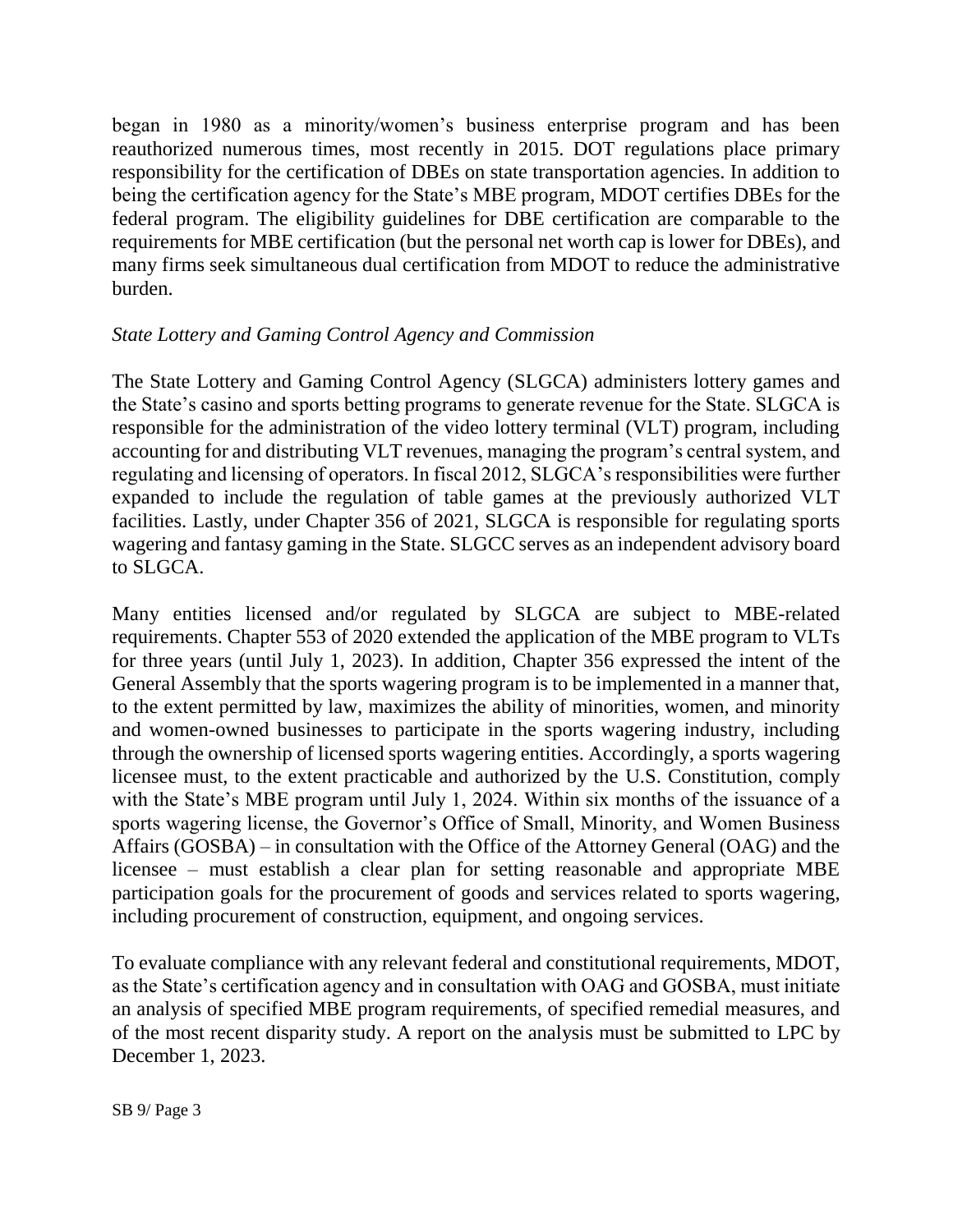Further, for Class B-1, B-2, and mobile sports wagering licenses, the Sports Wagering Application Review Commission (SWARC) – in consultation with MDOT, GOSBA, and OAG – must (1) evaluate a study of the sports wagering industry and market to determine whether there is a compelling interest to implement remedial measures, besides the application of the MBE program or a similar program, to assist minorities and women in the sports wagering industry; (2) evaluate race-neutral programs or other methods to address the needs of minorities, women, and minority and women-owned businesses seeking to participate in the sports wagering industry, including through ownership of licensed sports wagering entities; (3) consider whether an applicant for a Class B-1 or B-2 license intends to conduct sports wagering at a facility located in an opportunity zone or an enterprise zone; and (4) consider allowing early access to the mobile sports wagering market to entities with a meaningful partnership with minorities, women, and minority and women-owned businesses. SWARC must actively seek to achieve racial, ethnic, and gender diversity when awarding licenses and encourage MBE and small, minority, and women-owned businesses to apply for sports wagering licenses.

An applicant for a sports wagering license that is seeking investors must make serious and good-faith efforts to solicit and interview a reasonable number of minority and women investors and must submit related documentation as part of the application. An applicant that is awarded a license must sign a memorandum of understanding with SWARC that requires the licensee to again make good-faith efforts to interview minority and women investors in any future effort to raise venture capital or attract investors.

### *Public-Private Partnerships*

Chapter 5 of 2013 established a new framework for the approval and oversight of P3s. Chapter 5 defined a P3 as a method for delivering public infrastructure assets using a long-term, performance-based agreement between specified State "reporting" agencies and a private entity where appropriate risks and benefits can be allocated in a cost-effective manner between the contract partners. To the extent practicable and allowed by the U.S. Constitution, the provisions of the MBE program apply to P3s.

#### *Natalie M. LaPrade Medical Cannabis Commission*

MMCC is responsible for implementation of the State's medical cannabis program, which is intended to make medical cannabis available to qualifying patients in a safe and effective manner. The program allows for the licensure of growers, processors, and dispensaries and the registration of their agents, as well as registration of independent testing laboratories and their agents. There is a framework to certify health care providers (including physicians, dentists, podiatrists, nurse practitioners, nurse midwives, and physician assistants), qualifying patients, and their caregivers to provide qualifying patients with medical cannabis legally under State law via written certification.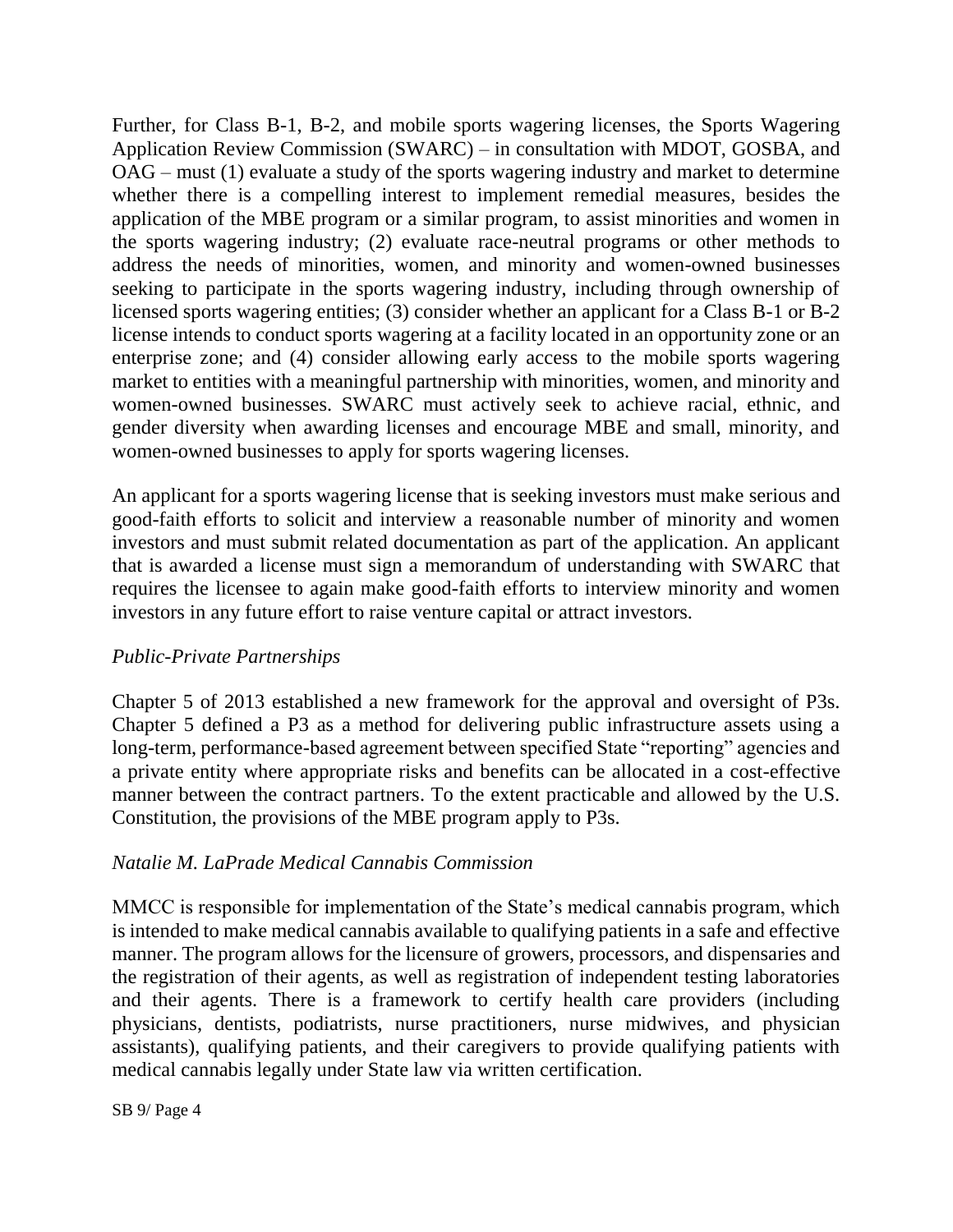Chapter 598 of 2018 required MMCC, in consultation with MDOT, GOSBA, and OAG, to (1) evaluate a disparity study of the medical cannabis industry and market to determine whether there is a compelling interest to implement remedial measures, which may include applying the requirements of the State's MBE program, to assist minorities and women in the medical cannabis industry; (2) evaluate race-neutral programs or other methods that may address the needs of minority and women applicants and minority and women-owned businesses seeking to participate in the medical cannabis industry; and (3) submit emergency regulations, if necessary and allowed by law, based on the findings of the study.

### *Capital Grant Program*

The DGS Office of Capital Grants and Loans oversees local, private, and nonprofit grantees that receive grants from the State to partially fund capital projects. Currently, there are almost 1,700 active projects, with about 300 new projects added each fiscal year. Chapter 728 of 2021 required GOSBA – prior to the release of funds to a recipient of a State capital grant of \$3.0 million or more from a miscellaneous grant program, a House of Delegates initiative, or a Senate initiative – to review the project for subcontracting opportunities under the MBE program and, if practicable, establish MBE subgoals for the project.

## *Wind Energy Projects*

Chapter 553 of 2020 required, to the extent practicable and authorized by the U.S. Constitution, approved applicants for a proposed offshore wind project to comply with the State's MBE program. It further required MDOT to conduct an analysis of the 2017 disparity study to determine if it applies to the type of work likely to be performed by an approved offshore wind project and report its findings to LPC by December 1, 2022.

Within six months of the approval of an offshore wind renewable energy credit (OREC) by PSC, GOSBA, in consultation with OAG and an approved applicant, must establish a clear plan for setting reasonable and appropriate MBE participation goals and procedures for each phase of the qualified offshore wind project. To the extent practicable, the goals and procedures for offshore wind projects must be based on the requirements of the State's MBE program. Every six months following the approval of an OREC application, an approved applicant must submit a report to PSC on its progress in establishing and implementing MBE participation goals and procedures.

**State Expenditures:** MDOT advises that any data collected for the purpose of determining remedial measures related to the MBE program will be incorporated into the disparity study that is currently underway, and that doing so has no effect on the total cost of the study – assuming that such data is provided on a timely basis.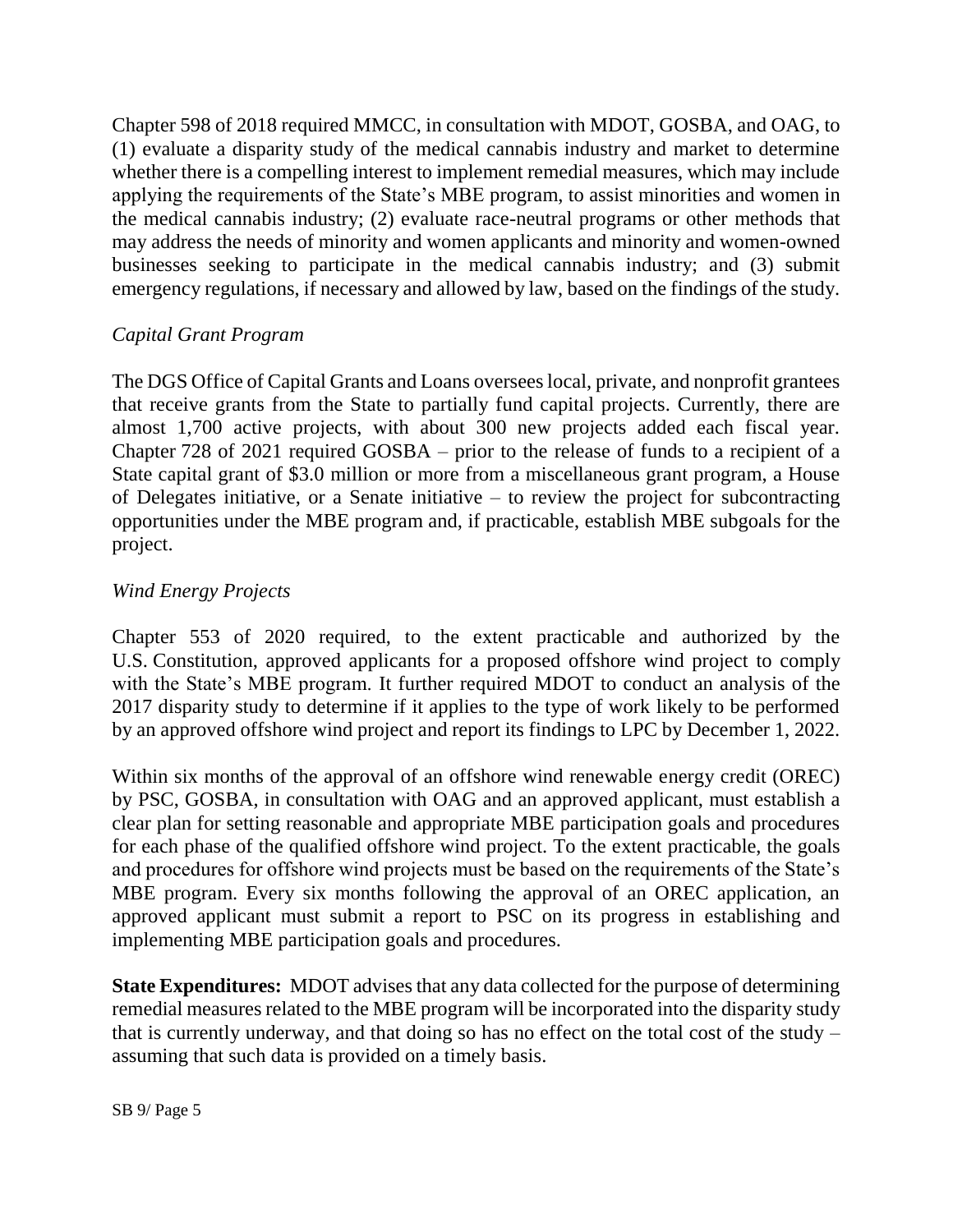The fiscal effect of the bill's requirement that specified entities collect and provide data requested by MDOT "without limitation" related to their licensees, preapproved licensees, applicants, grantees, and other program participants is contingent on the data that MDOT requests and, therefore, cannot be reliably estimated. The bill's authorization is broad and extends beyond limitations in current law. For instance, with respect to capital grantees, Chapter 728 applies only to grantees that receive grants of at least \$3.0 million, but the bill authorizes MDOT to collect data on all grantees, which encompasses thousands of grantees going back to fiscal 2017. With limited staff, the DGS Office of Capital Grants and Loans likely cannot comply with an expansive request for data of that nature. If requests by MDOT are limited only to grantees receiving grants of at least \$3.0 million, compliance by DGS is substantially less burdensome.

Similarly, the bill requires each entity to provide data on every expenditure made by their grantees, licensees, and other specified parties over a six-year period, without distinguishing among expenditures for staff, overhead, and other expenditure categories that are unrelated to their use of MBEs. Collecting all such data from every licensee, grantee, and other specified parties may similarly be beyond the capacity of the specified entities.

**Small Business Effect:** At least some of the licensees, grantees, and other entities that are subject to the bill are small businesses. Under the bill, they must provide any information requested by MDOT for the past six fiscal years within 60 days of the request. This may create a substantial administrative and/or financial burden on these small businesses.

# **Additional Information**

**Prior Introductions:** None.

**Designated Cross File:** None.

**Information Source(s):** Board of Public Works; Maryland Department of Transportation; Department of Legislative Services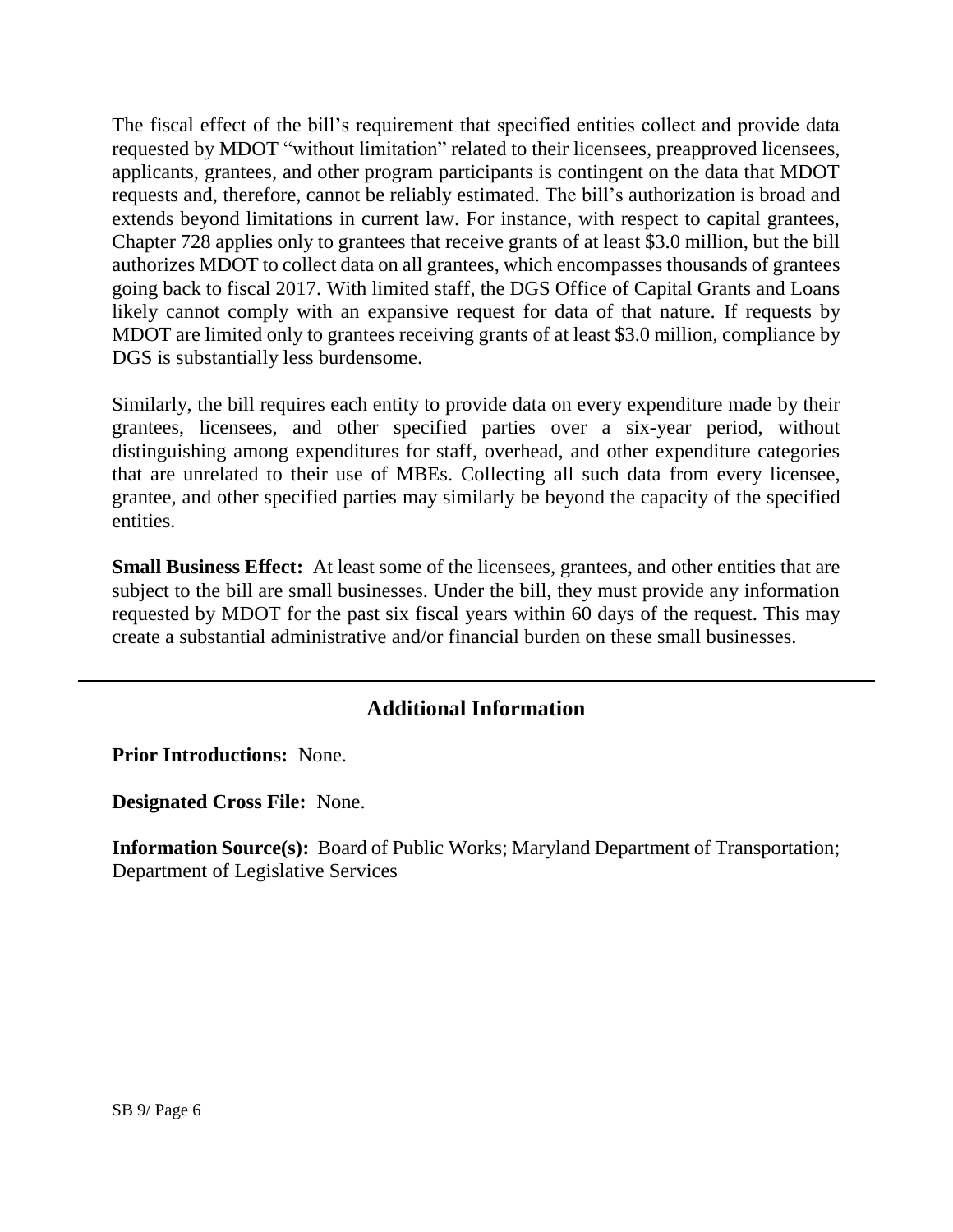| <b>Fiscal Note History:</b> | First Reader - January 20, 2022         |
|-----------------------------|-----------------------------------------|
| km/ljm                      | Third Reader - March 28, 2022           |
|                             | Revised - Amendment(s) - March 28, 2022 |
|                             | Enrolled - April 26, 2022               |
|                             | Revised - Amendment(s) - April 26, 2022 |
|                             |                                         |

Analysis by: Michael C. Rubenstein Direct Inquiries to:

(410) 946-5510 (301) 970-5510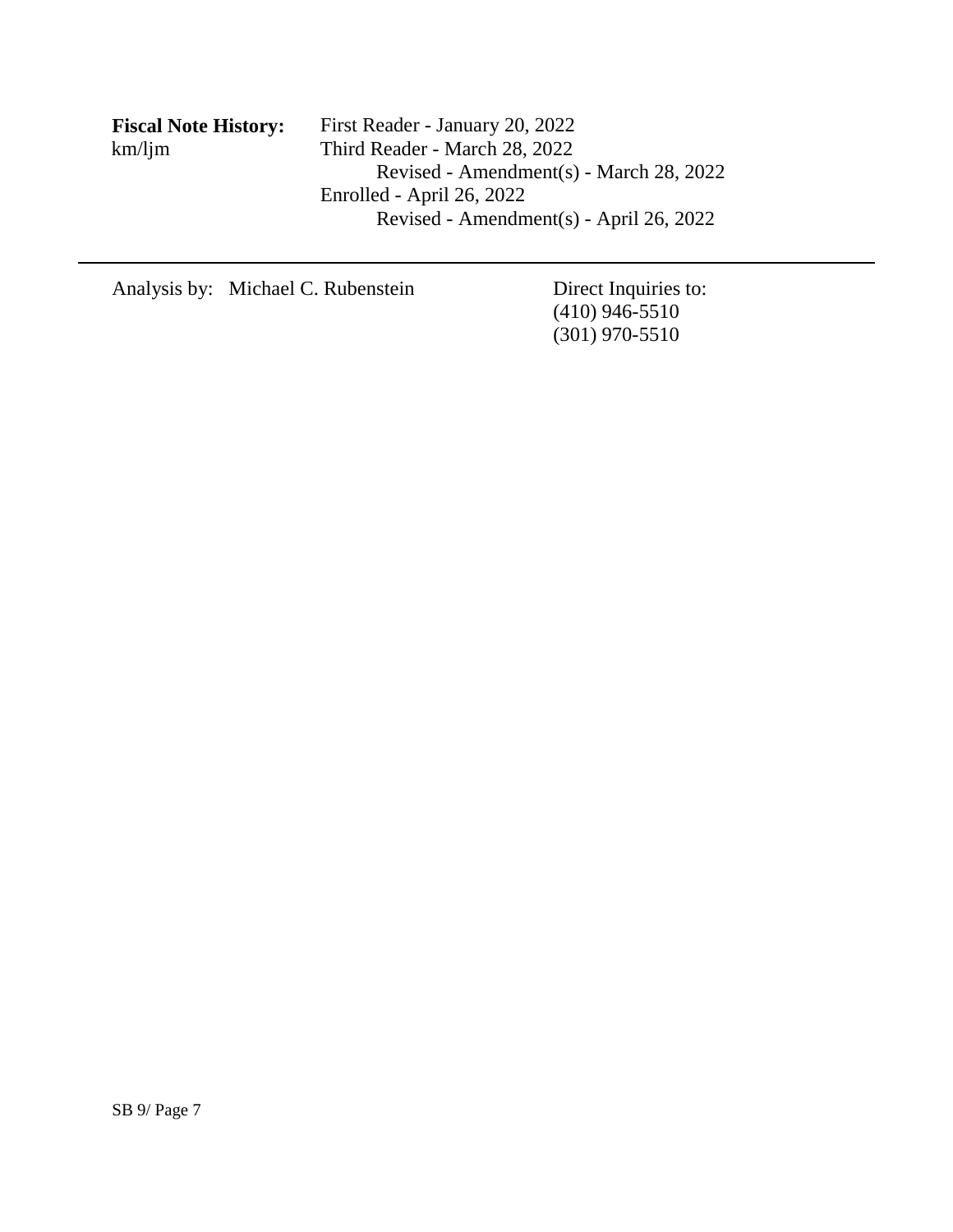# **Appendix – Minority Business Enterprise Program**

The State's Minority Business Enterprise (MBE) program requires that a statewide goal for MBE contract participation be established biennially through the regulatory process under the Administrative Procedure Act. The biennial statewide MBE goal is established by the Special Secretary for the Governor's Office of Small, Minority, and Women Business Affairs (GOSBA), in consultation with the Secretary of Transportation and the Attorney General. In a year in which there is a delay in establishing the overall goal, the previous year's goal applies. The Special Secretary is also required to establish biennial guidelines for State procurement units to consider in deciding whether to establish subgoals for different minority groups recognized in statute. In a year in which there is a delay in issuing the guidelines, the previous year's guidelines apply. The Maryland Department of Transportation (MDOT) is the State's MBE certification agency.

In August 2013, GOSBA announced a new statewide goal of 29% MBE participation that applied to fiscal 2014 and 2015; as no new goal has been established, the 29% goal remains in effect for fiscal 2022. GOSBA issued subgoal guidelines in July 2011 and then updated them effective August 2020, as summarized in **Exhibit 1.** The guidelines state that subgoals may be used only when the overall MBE goal for a contract is greater than or equal to the sum of all recommended subgoals for the appropriate industry, plus two. MBE prime contractors may count their own work for up to 50% of a contract's MBE goal and up to 100% of any contract subgoal. Their full participation counts toward the State's 29% goal.

|              |     | Architectural/ | <b>Construction Engineering Maintenance Technology Services Equipment</b> | <b>Information</b>       |     | Supplies/ |
|--------------|-----|----------------|---------------------------------------------------------------------------|--------------------------|-----|-----------|
| African      |     |                |                                                                           |                          |     |           |
| American     | 8%  | 7%             | 9%                                                                        | 10%                      |     | 6%        |
| Hispanic     |     |                | 3%                                                                        | $\overline{\phantom{a}}$ | 2%  | 2%        |
| Asian        |     |                | 2%                                                                        |                          | 3%  |           |
| Women        | 11% | 10%            |                                                                           | 10%                      | 10% | 8%        |
| <b>Total</b> | 19% | 17%            | <b>14%</b>                                                                | 20%                      | 15% | 16%       |
| Total $+2$   | 21% | 19%            | 16%                                                                       | 22%                      | 17% | 18%       |

**Exhibit 1 Subgoal Guidelines for Minority Business Enterprise Participation**

Source: Governor's Office of Small, Minority, and Women Business Affairs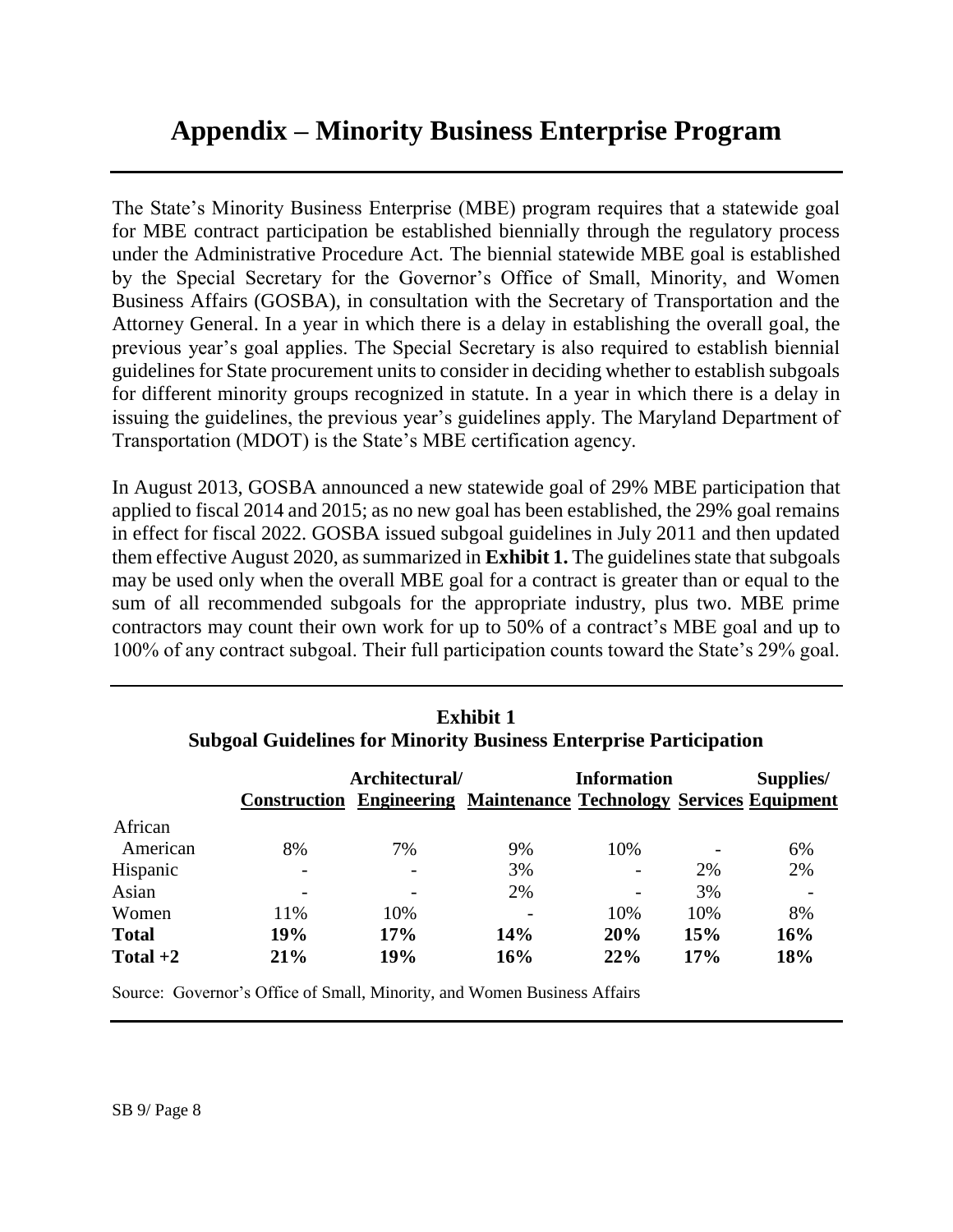There are no penalties for agencies that fail to reach the statewide target. Instead, agencies are required to use race-neutral strategies to encourage greater MBE participation in State procurements.

### *History and Rationale of the Minority Business Enterprise Program*

In 1989, the U.S. Supreme Court held in the *City of Richmond v. J.A. Croson Co.* that state or local MBE programs using race-based classifications are subject to strict scrutiny under the equal protection clause of the Fourteenth Amendment to the U.S. Constitution. In addition, the ruling held that an MBE program must demonstrate clear evidence that the program is narrowly tailored to address actual disparities in the marketplace for the jurisdiction that operates the program. As a result, prior to each reauthorization of the State's MBE program, the State conducts a disparity study to determine whether there is continued evidence that MBEs are underutilized in State contracting.

The disparity study completed in 2017 serves as the basis for the most recent reauthorization of the MBE program. It found continued and ongoing disparities in the overall annual wages, business earnings, and rates of business formation between nonminority males and minorities and women in Maryland. For instance, average annual wages for African Americans (both men and women) were 37% lower than for comparable nonminority males; average annual wages for nonminority women were 33% lower than for comparable nonminority males. It also found continued disparities in the use of MBEs by the State compared to their availability in the marketplace to perform work in designated categories of work. For instance, African American-owned construction businesses were paid 5.1% of State construction contract dollars, but they made up 10.3% of the construction sector in the relevant State marketplace. Nonminority women-owned construction businesses were paid 7.5% of State construction contract dollars but made up 13.7% of the construction sector. According to the analysis, these differences were large and statistically significant.

The MBE program is scheduled to terminate July 1, 2022; Chapter 340 of 2017, which reauthorized the program for the eighth time since its inception, required a new disparity study to be completed by September 2021 to inform the subsequent reauthorization process. However, MDOT has requested an extension to September 2023 due to delays in procuring a consultant to conduct the study. The program may be reauthorized in its current form pending the completion of the study. **Exhibit 2** provides MBE participation rates for major Executive Branch agencies based on contract awards made during fiscal 2020, the most recent year for which data is available.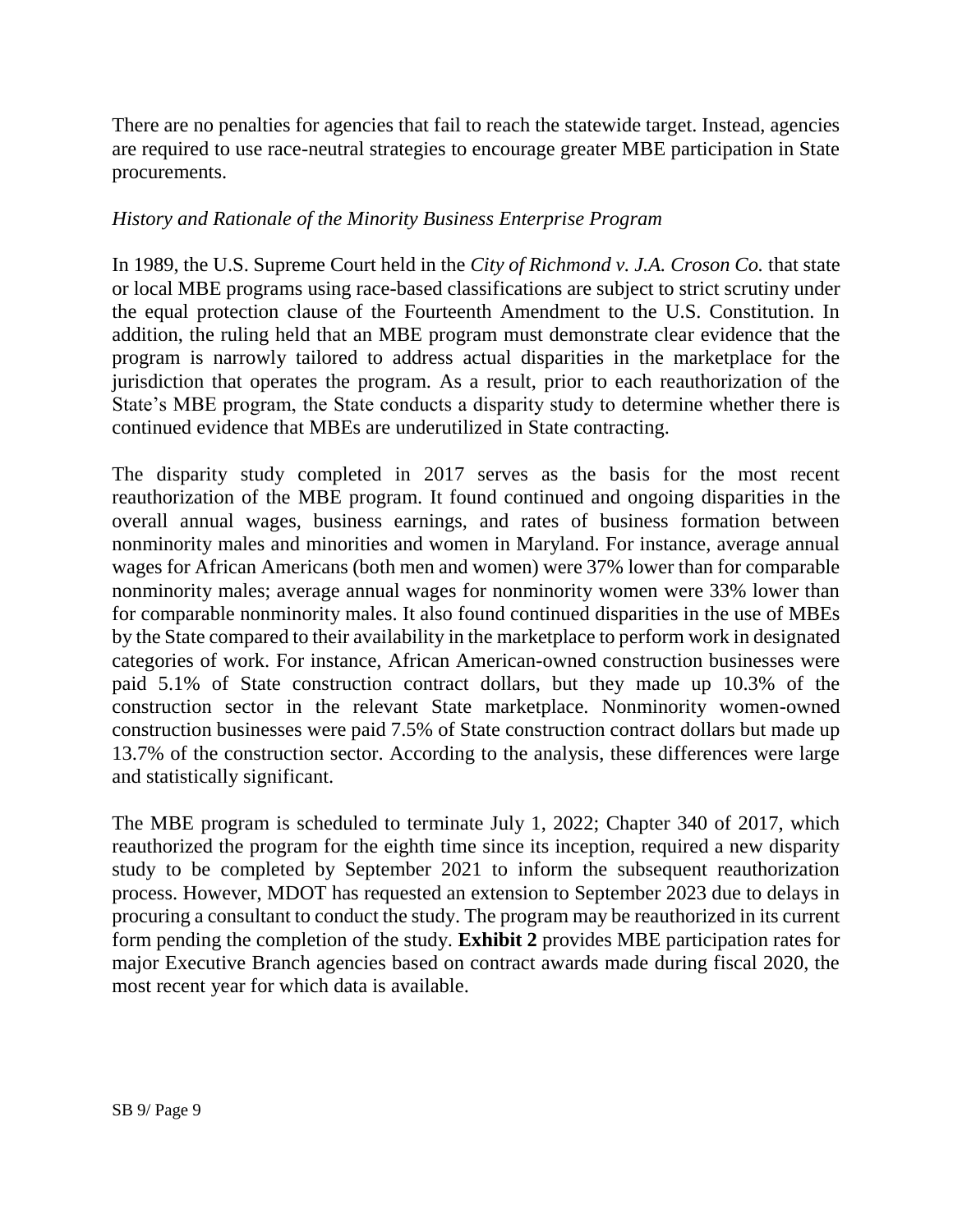| <b>Exhibit 2</b>                                                   |
|--------------------------------------------------------------------|
| <b>Minority Business Enterprise Participation Rates, by Agency</b> |
| <b>Fiscal 2020</b>                                                 |

| <b>Cabinet Agency</b>                          | % Participation |
|------------------------------------------------|-----------------|
| Aging                                          | 0.6%            |
| Agriculture                                    | 7.2%            |
| <b>Budget and Management</b>                   | 0.8%            |
| Commerce                                       | 9.1%            |
| Education                                      | 3.7%            |
| Environment                                    | 9.0%            |
| <b>Executive Department</b>                    | 1.4%            |
| <b>General Services</b>                        | 16.5%           |
| Health                                         | 10.5%           |
| <b>Higher Education Commission</b>             | 1.1%            |
| Housing and Community Development              | 20.9%           |
| <b>Human Services</b>                          | 7.2%            |
| <b>Information Technology</b>                  | 3.7%            |
| Juvenile Services                              | 5.6%            |
| Labor                                          | 6.0%            |
| Military                                       | 3.3%            |
| <b>Natural Resources</b>                       | 2.5%            |
| Planning                                       | 6.6%            |
| <b>State Police</b>                            | 24.0%           |
| <b>Public Safety and Correctional Services</b> | 11.3%           |
| Transportation - Aviation Administration       | 25.0%           |
| Transportation – Motor Vehicle Administration  | 38.6%           |
| Transportation - Office of the Secretary       | 22.0%           |
| Transportation – Port Administration           | 14.3%           |
| Transportation – State Highway Administration  | 18.4%           |
| Transportation - Transit Administration        | 17.0%           |
| Transportation - Transportation Authority      | 20.3%           |
| <b>Statewide Total</b> <sup>1</sup>            | 14.1%           |

<sup>1</sup> Includes the University System of Maryland, Morgan State University, St. Mary's College of Maryland, and non-Cabinet agencies.

Source: Governor's Office of Small, Minority, and Women Business Affairs